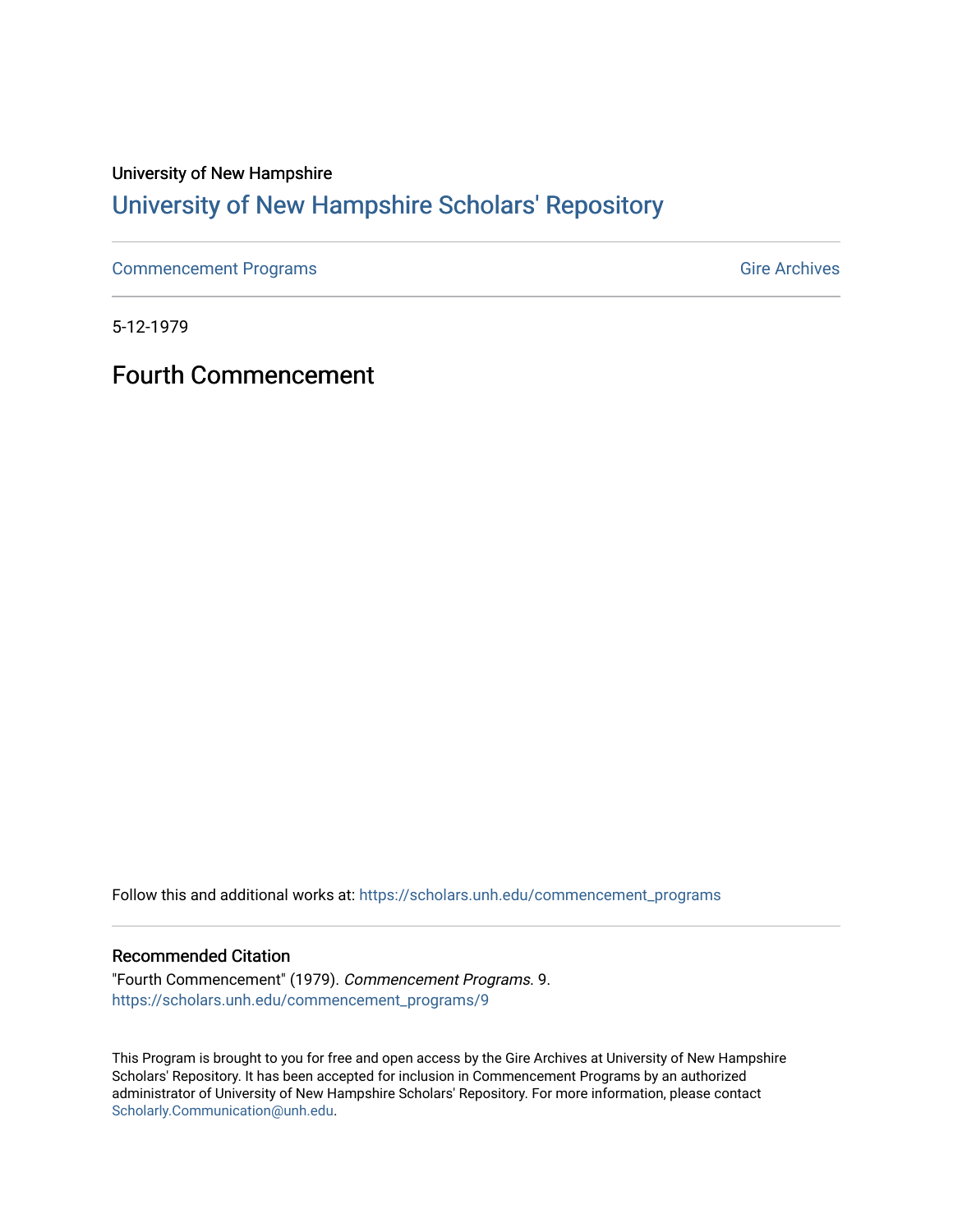

# *Fourth Commencement*

*12 May 1979* 

*Franklin Pierce Law Center Concord, New Hampshire*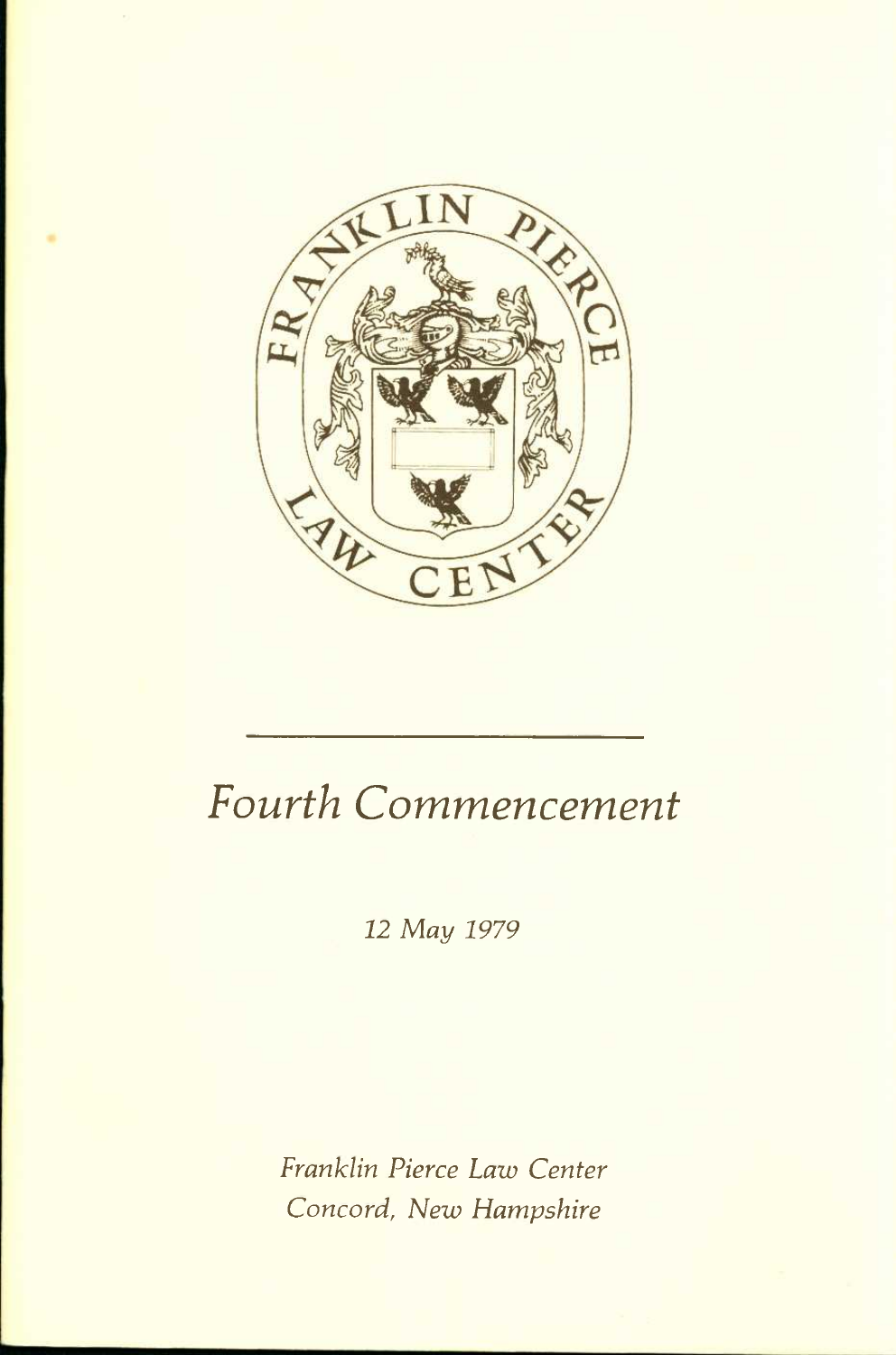### *Order Of Exercises*

#### PRESIDING

Robert H. Rines *President of the Law Center* 

PROCESSIONAL

#### WELCOME

#### **GREETINGS**

The Honorable Robert Monier *President of the Senate, State of New Hampshire* 

> The Honorable Martin L. Gross *Mayor, City of Concord*

Ernest L. Bell, III, Esq. *President, New Hampshire Bar Association* 

The Honorable Shane Devine *Judge, United States District Court* 

#### REMARKS

President Rines

Robert M. Viles *Dean of the Law Center*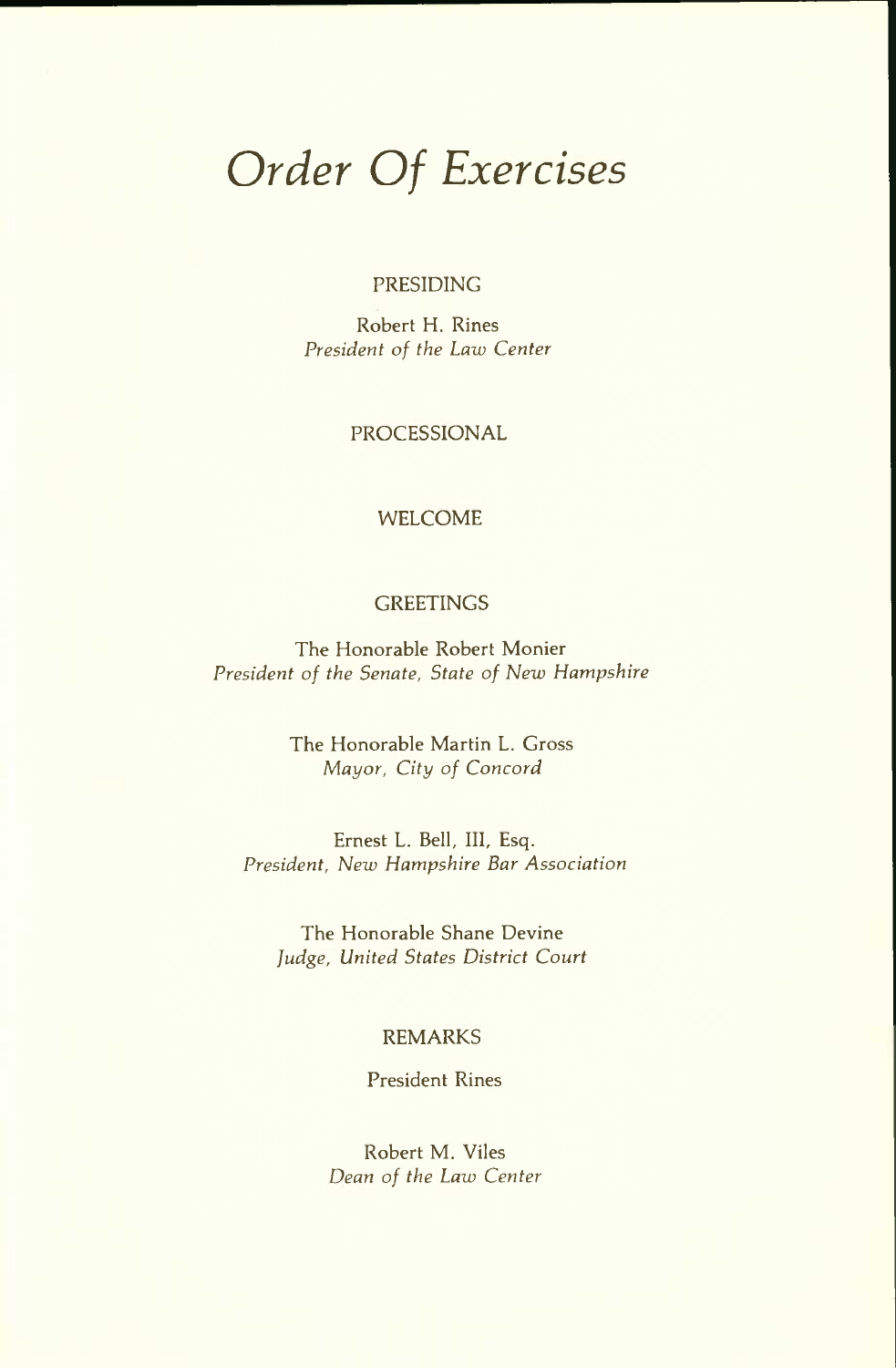#### ADDRESS

The Honorable Rya W. Zobel *Judge, United States District Court, Boston* 

#### AWARDING OF JURIS DOCTOR DEGREES

President Rines

Dean Viles

Richard A. Hesse *Associate Dean* 

Chief Justice Frank R. Kenison *New Hampshire Supreme Court (Ret.) Chairman of the Board* 

> Kathryn A. Askins *Registrar*

#### CLOSING REMARKS

NATIONAL ANTHEM

RECESSIONAL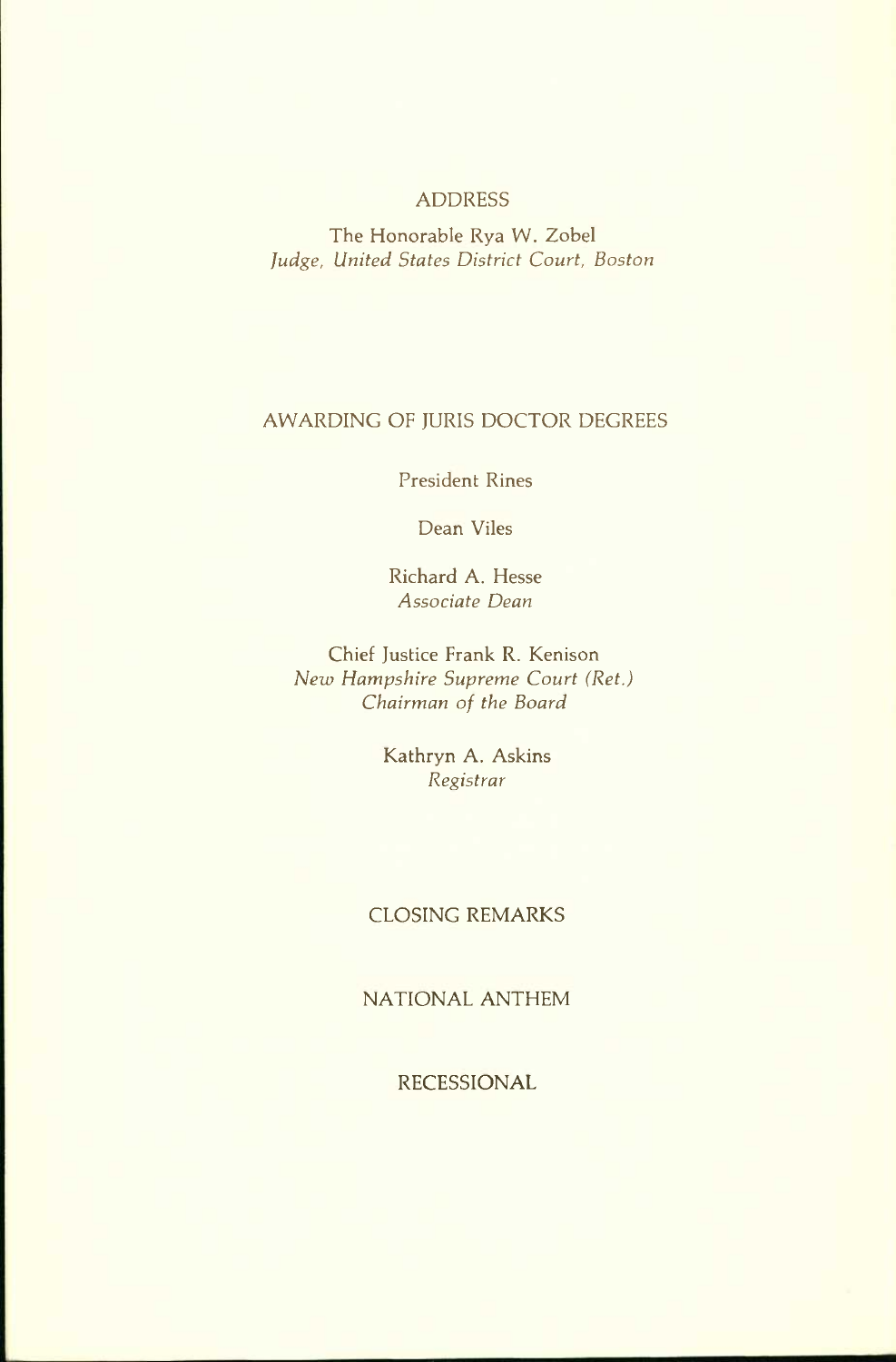## *Candidates for the Juris Doctor Degree*

Harry Gardner Andersen Henniker, New Hampshire *B.S., American University* 

Elliot Burton Aronson Brookline, Massachusetts *A.B., Dartmouth College Ph.D., University of Colorado* 

Weston Allan Baker Durham, Maine *B.A., Bowdoin College* 

M. Elaine Beauchesne Wilmington, Delaware *B.A., University of Massachusetts, Boston* 

Mark Jay Bennett *B.A., University of Toledo* 

Anne Marguerite Berry Natick, Massachusetts *B.A., Newton College of the Sacred Heart* 

Madison K. Boemig Ryegate, Vermont *B.S., Lyndon State College M.S., University of Maine, Portland/Gorham* 

Peter Braun Lincoln, Massachusetts *B.A., Oberlin College M.Ed., Boston University* 

William Paul Briggs Concord, New Hampshire *B.A., University of New Hampshire* 

Charles Ernest Bruzga Dunbarton, New Hampshire *B.S.E.E., University of Colorado* 

James Leo Burke Lafayette, Indiana *B.A., Purdue University M.A., Purdue University*  Winston Sill Burt Weston, Massachusetts *B.A., Union College M.A.T., Northwestern University* 

Patrick Leo Carroll III Fairfield, Connecticut *B.S., Southern Connecticut State College* 

Glenn Everett Churchill Watertown, Massachusetts *B.S., Northeastern University* 

George Andrew Collins Goffstown, New Hampshire *B.A., Boston College M.A., Boston College* 

Thomas Pierce Connair East Lyme, Connecticut *B.A., College of the Holy Cross* 

Carolyn Sabra Heissner Cook Hopkinton, New Hampshire *B.A., Tufts University* 

Martha Witherell Copithorne Gilford, New Hampshire *B.A., Mount Holyoke College* 

Robert Richard Costello Las Vegas, Nevada *B.A., University of Hawaii M.S., University of Hawaii* 

Rodkey Craighead, Jr. Concord, New Hampshire *B.A., Valparaiso University* 

Jane Ubil Criste Cresson, Pennsylvania *B.A., Indiana University* 

Jeffrey Robert Crocker Jaffrey, New Hampshire *B.A., University of New Hampshire*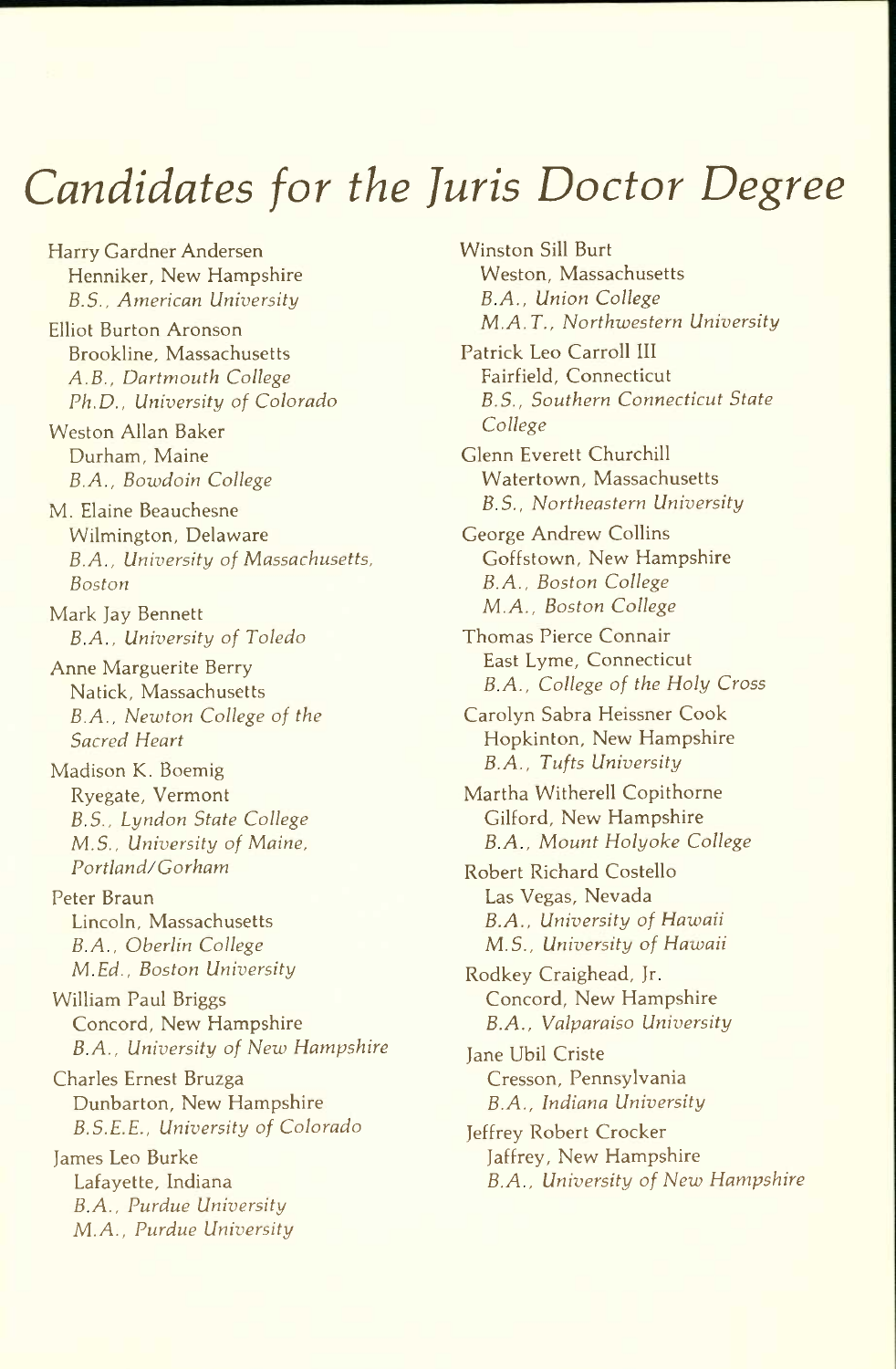Terrence Gardner Cromwell Missoula, Montana *B.A., University of Montana*  Susan Vicki Denenberg Storrs, Connecticut *B.A., Franklin & Marshall College*  John Corbett Donohoe, Jr. Lowell, Massachusetts *B.A., University of New Hampshire*  Roy Arthur Duddy Dublin, New Hampshire *B.S., Fitchburg State College M.S., University of Massachusetts, Amherst*  Maureen Elizabeth Dunnigan Cranston, Rhode Island *B.A., University of Rhode Island*  James Patrick Durek Woodbridge, New Jersey *B.A., St. Peter's College*  David Gary Dye Juneau, Alaska *B.A., University of Texas*  James Frederick Elliott Tilton, New Hampshire *B.A., University of New Haven*  Matthew S. Epstein Hull, Massachusetts *B.A., Yale University*  Robert Eliot Epstein Bronx, New York *B.A., City College of New York*  Robert Bruce Famiglio Broomall, Pennsylvania *B.S.E., Widener College*  Herbert George Fischer New London, New Hampshire *B.A., University of Minnesota M.S., The George Washington University* 

David Michael Flaum Rochester, New York *B.S., Syracuse University*  Stephen Earl Gaige Concord, New Hampshire *A.B., Dartmouth College*  Peter Charles Gamache Lewiston, Maine *B.A., The George Washington University*  Irma Wheatfield Gamberg Charlestown, Massachusetts *B.A., Simmons College*  Walter Nicholas Garger Laconia, New Hampshire *B.S., Syracuse University M.D., State University of New York, Syracuse*  John Gasidlo Honolulu, Hawaii *B.A., University of Hawaii*  Karl Edward Geci Boscawen, New Hampshire *B.E.M.E., Villanova University*  Joseph Willard Geldhof Surf, California *B.A., Adrian College*  Hedy P. Grant Brooklyn, New York *B.A., Brooklyn College M.S., Simmons College*  Robert G. Grassi Arlington, Massachusetts *B.S., Northeastern University*  Paul Thomas Grimstad Webster, New Hampshire *B.S., Ohio State University*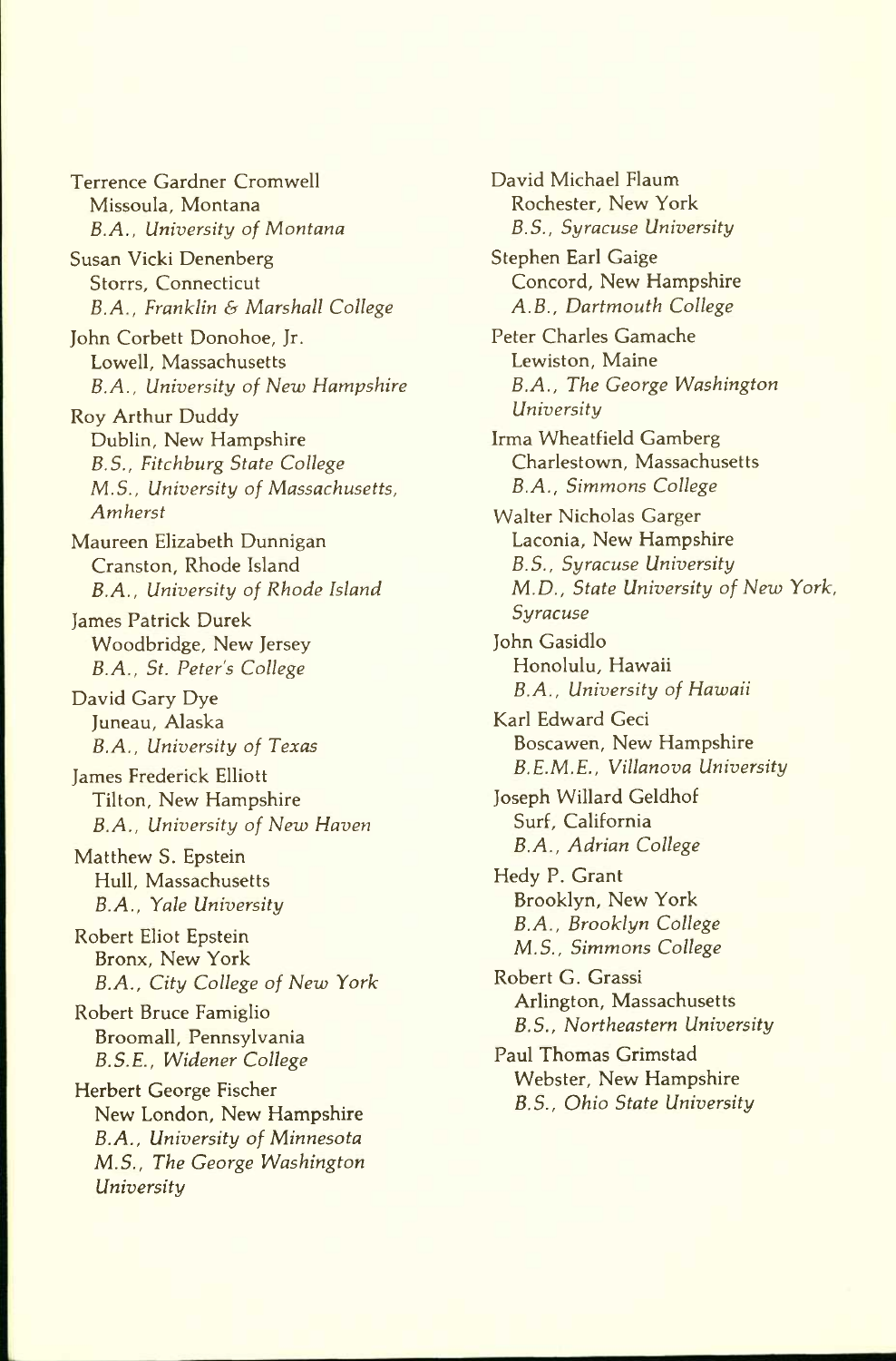Judith Balestra Hartwell Rye, New Hampshire *B.A., California State University, Long Beach M.A., California State University, Long Beach* 

Richard Wilfred Heiser Trenton, New Jersey *B.A., Rutgers University* 

Carol Leslie Hess Teaneck, New Jersey *B.A., University of Rochester* 

Marshall Davis Hickok Belmont, Massachusetts *A.B., University of California, Berkeley* 

Elizabeth Ann Hoglund Portland, Maine *B.A., University of Maine* 

Lewis Arnold Holman Teaneck, New Jersey *B.A., Earlham College* 

Myles Hopper St. Louis, Missouri *B.A., Colorado College M.A., Washington University, St. Louis Ph.D., Washington University, St. Louis* 

Judith Ellen Hotham Concord, New Hampshire *B.A., Merrimack College* 

Timothy George Hurlbut St. Albans, Vermont *B.S., University of Vermont* 

Mary Ann Hyder Atkinson, New Hampshire *B.A., University of New Hampshire* 

Michael Joseph Igoe Albany, New York *B.A., State University of New York, Albany*  John Michael loannou Queens, New York *B.A., New York University*  Rodney Martin Jacobson Gloucester, Massachusetts *B.A., University of Minnesota*  Kenneth Paul Jones New York, New York *B.S., Muhlenberg College*  Arlene Mary Keating West Bridgewater, Massachusetts *B.A., University of Massachusetts, Amherst*  Norman James Kennard Hilton, New York *B.A., Hartwick College*  Paul Joseph Kolodziej Hagaman, New York *B.A., Manhattanville College*  Steven Whiton Leary Boston, Massachusetts *B.A., University of Massachusetts, Amherst*  Thomas James Leonard Merrimack, New Hampshire *A.B., Dartmouth College*  Les Joel Levine New York, New York *B.A., Queens College*  Bernard Lee LeViner Ontario, New York *B.S. University of Rochester B.A., St. John Fisher College*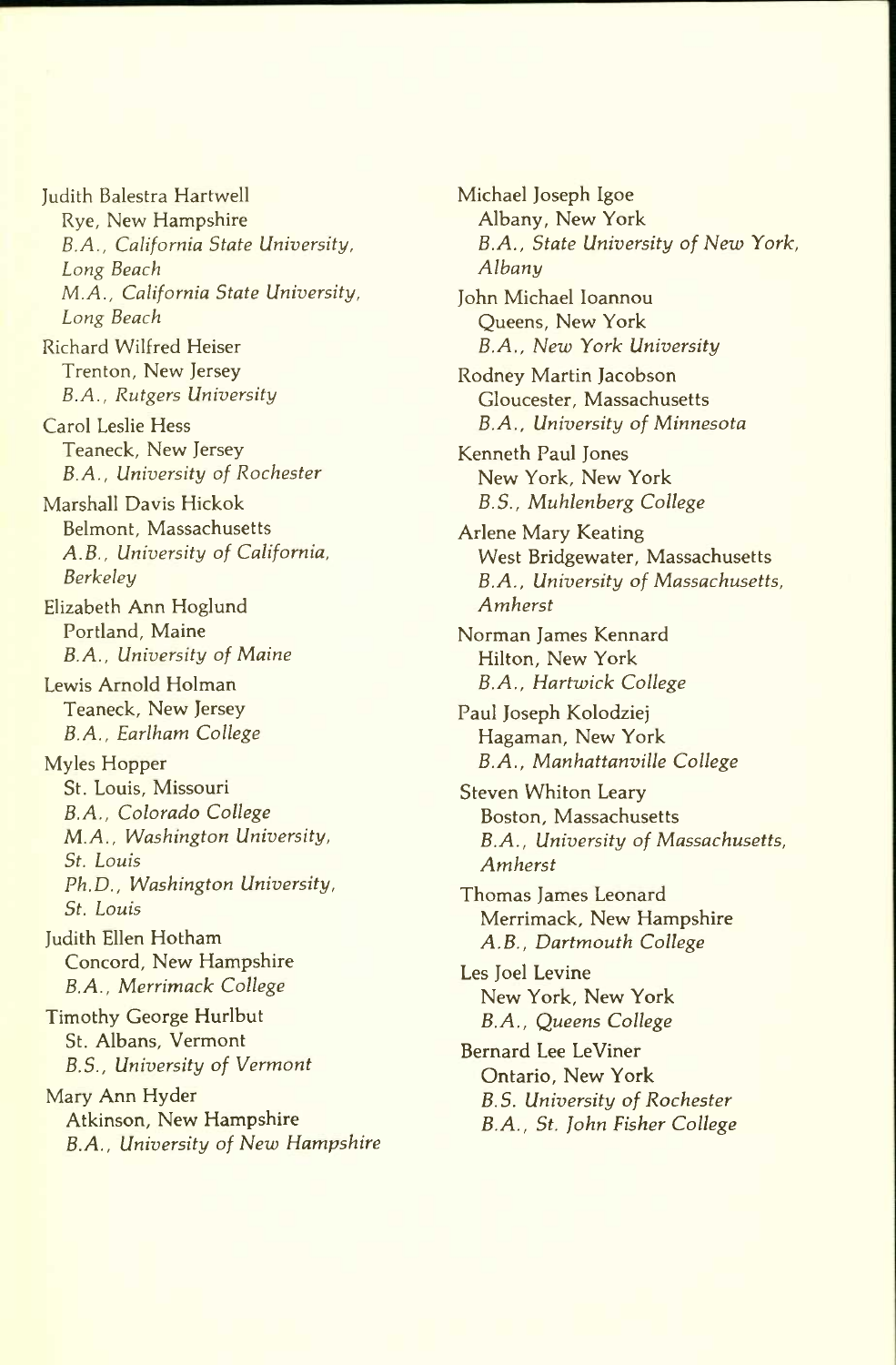David Alan Lowin Paramus, New Jersey *B.A,, Hobart College* 

Lawrence A. Lunn Bangor, Maine *B.A., University of Florida* 

Charles Edwin Lykes, Jr. Jacksonville, Florida *B.S., Stetson University* 

Gerald Lawrence Lynch West Babylon, New York *B.S., Manhattan College M.S., State University of New York, Stony Brook* 

Barry Lynn MacMichael Holmes, Pennsylvania *B.S., Boston University* 

Michael Maliefsky Concord, New Hampshire *B.A., Muhlenberg College* 

Gregory Thomas Marquise Dover, New Hampshire *B.A., St. Michael's College* 

Barton Loring Mayer Nanuet, New York *B.A., Boston University* 

Charles Arland Meade Storrs, Connecticut *B.A., University of New Hampshire* 

Antonio R. Menendez New York, New York *B.A., State University of New York, Stony Brook* 

Richard E. Molan Manchester, New Hampshire *B.A., University of New Hampshire* 

Roger Franklin Murray III Wolfeboro, New Hampshire *B.A., University of North Carolina*  John Paul Perrault North Hampton, New Hampshire *B.A., Providence College M.A., University of New Hampshire*  Raymond Sumner Perry, Jr. Concord, New Hampshire *B.A., University of Notre Dame*  Dominic Sabino Piacenza New London, Connecticut *B.A., University of Connecticut*  Charles Oliver Prickett Carbondale, Illinois *B.A., University of Illinois, Urbana M.A., University of Illinois, Urbana*  Ann Stewart Quenin Van Buren, Arkansas *B.A., Chatham College*  Linda Theresa Raczek Albuquerque, New Mexico *B.S., University of Wisconsin*  Edward Constantine Radzik Boston, Massachusetts *B.S., Massachusetts Maritime Academy*  Martha Ann Ramey Gorham, New Hampshire *A.B., Vassar College*  David Frederick Rath Warren, Vermont *A.B., Dartmouth College*  Louis Joseph Recchione Hawthorne, New Jersey *B.A., Wagner College*  Emile V. Rocheleau Marlow, New Hampshire *B.S., Keene State College M.S., University of Pennsylvania*  Thomas Warren Saturley Concord, New Hampshire *B.A., Gettysburg College*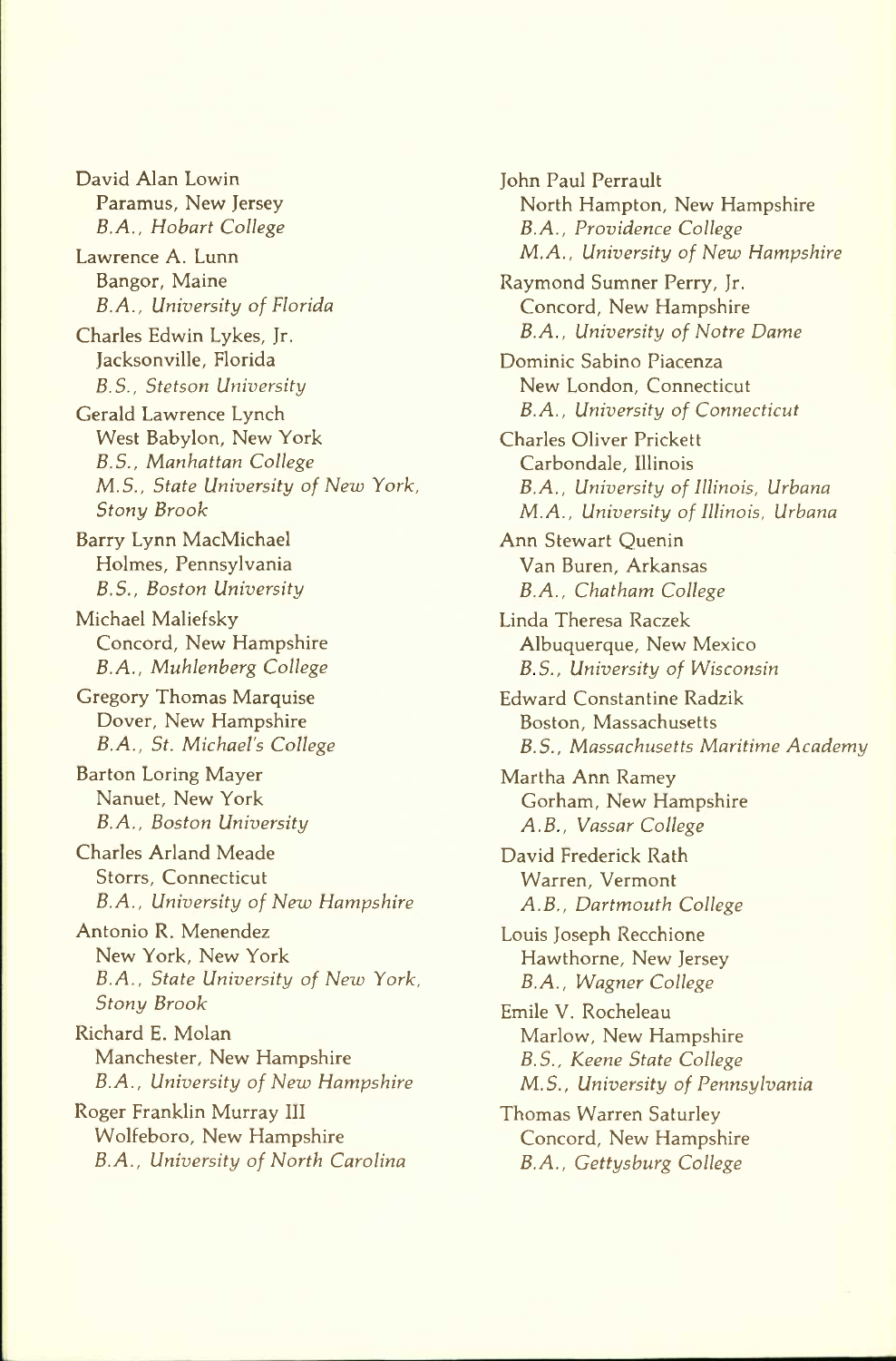Michael Xavier Savasuk Waterville, Maine *B.S., Maine Maritime Academy* 

Martin Shaw East Rockaway, New York *B.A., Columbia University* 

Susan Ellen Sherman Lexington, Massachusetts *B.A., Tufts University* 

Ronald Alexander Shipley Philadelphia, Pennsylvania *B.S., Davis & Elkins College* 

Dorothy Fritz Silver Bedford, New Hampshire *B.A., Harvard University M.Ed., Boston University* 

Mark Leonard Sisti Buffalo, New York *B.A., Canisius College* 

Michele Margaret Straube Princeton, New Jersey *B.A., Rice University* 

Richard Arthur Sullivan Portland, Maine *B.A., Stanford University* 

Joseph Tafro, Jr. Newark, New Jersey *B.S.I.E., Newark College of Engineering* 

James Michael Textor Oceanside, New York *B.S., U.S. Merchant Marine Academy*  Wayne Reginald Theriault Waterville, Maine *B.A., University of Maine, Orono M.Ed., University of Maine, Orono* 

Robert Jon Veiga Lowell, Massachusetts *B.A., Tufts University* 

Dace Baiba Vidins Warwick, Rhode Island *B.A., University of Toronto* 

Mary Elizabeth Walz Rochester, New York *B.A., University of Toronto* 

Ann Breitkopf Webb Highland Park, New Jersey *B.A., Simmons College* 

Peter Gallett Webb Montclair, New Jersey *B.A., Amherst College* 

Robert Greenleaf Whaland Manchester, New Hampshire *B.A., The George Washington University* 

Mary Stephanie Wickouski Washington, D.C. *B.A,, College of William b Mary* 

Richard V. Yudt Allentown, Pennsylvania *B.S., Lehigh University*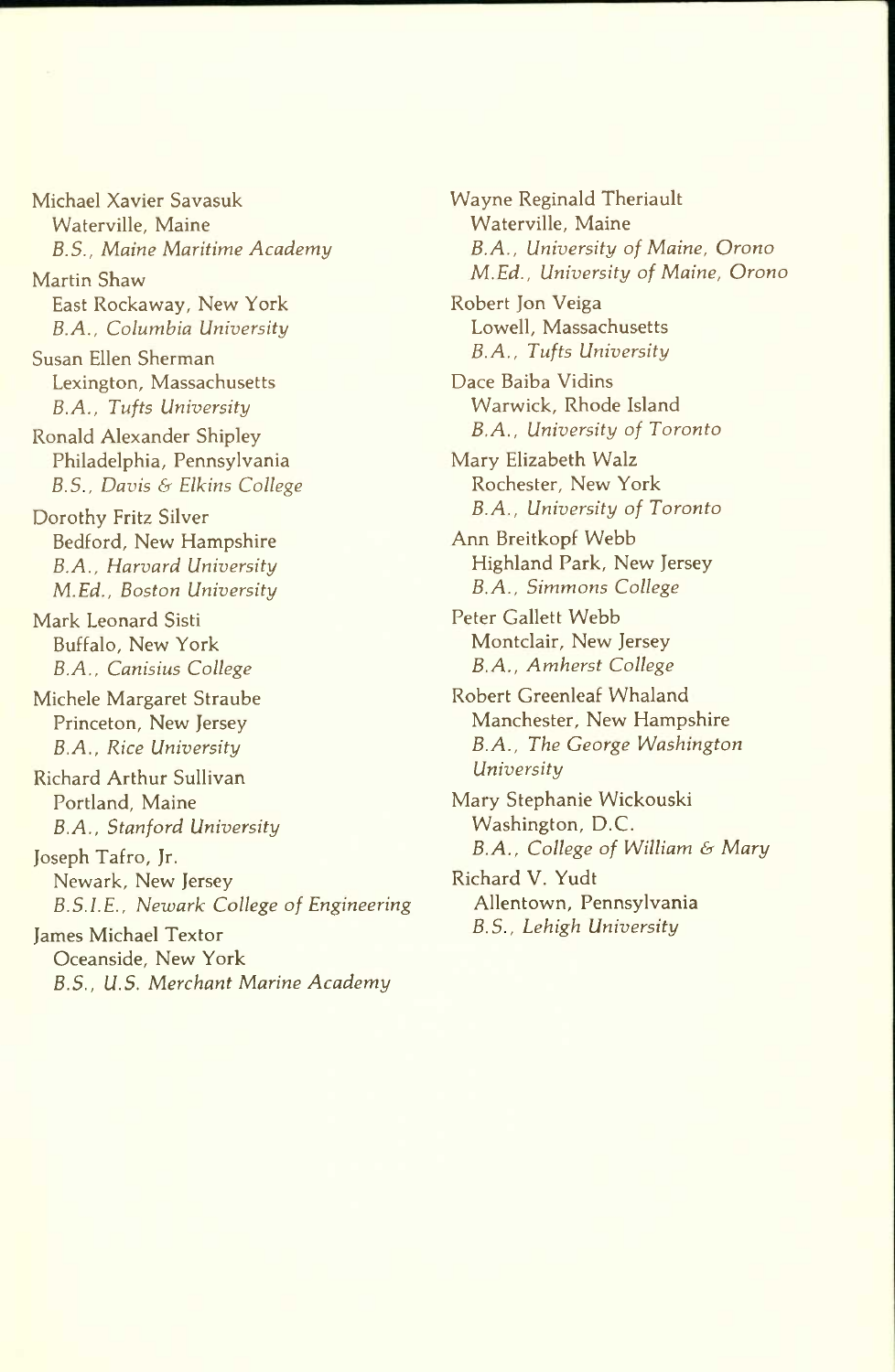### *Commencement Committee*

Howard S. Curtis, Chairman *Secretary of the Law Center* 

> James E. Conway *Assistant Dean*

Nancy M. Wood *Commencement Secretary* 

Victoria F. Harding *Circulation Librarian* 

Jeannie Walden *Business Administrator* 

### *Marshalls*

F. Dane Buck, Jr., Chief Marshall *Professor of Law* 

> Ruth F. Scribner *Associate Professor of Law*

> > Hugh H. Gibbons *Professor of Law*

Bill Joyner *Associate Professor of Law* 

### *Music*

University of New Hampshire Faculty Brass Ensemble *Director, Robert Stibler* 

Commencement March Composed by the President of the Law Center *Arrangement by Branch Sanders '77*